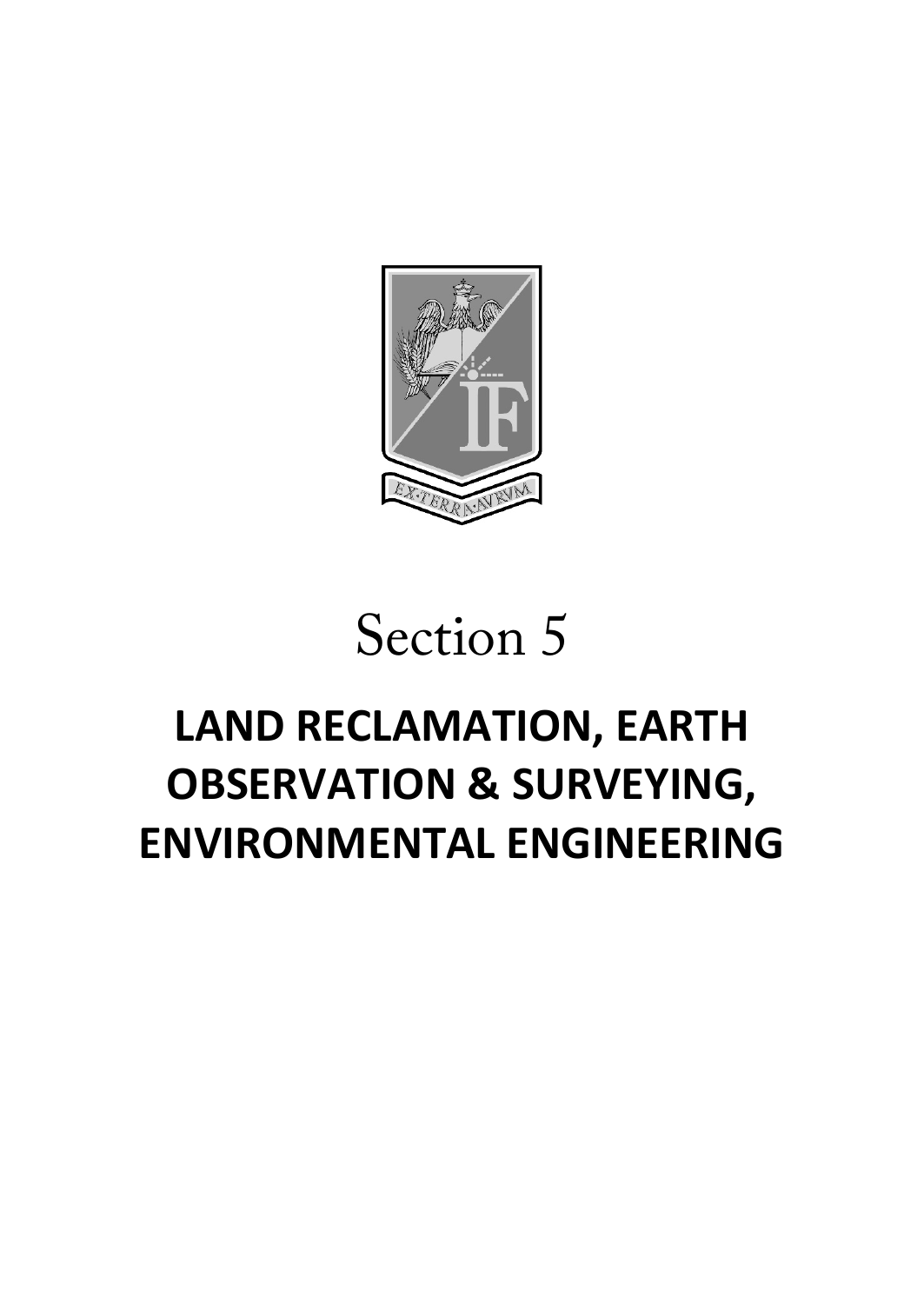#### **SCIENTIFIC COMMITTEE OF LAND RECLAMATION, EARTH OBSERVATION&SURVEYING, ENVIRONMENTAL ENGINEERING SECTION**

- Alexandru BADEA University of Agronomic Sciences and Veterinary Medicine of Bucharest, Romania
- Ioan BICA Technical University of Civil Engineering of Bucharest, Romania
- Daniel BUCUR "Ion Ionescu de la Brad" University of Agricultural Sciences and Veterinary Medicine of Iasi, Romania
- Stefano CASADEI University of Perugia, Italy
- Fulvio CELICO University of Molise, Italy
- Carmen CÎMPEANU University of Agronomic Sciences and Veterinary Medicine of Bucharest, Romania
- Sorin CÎMPEANU University of Agronomic Sciences and Veterinary Medicine of Bucharest, Romania
- Marcel DARJA University of Agricultural Sciences and Veterinary Medicine of Cluj-Napoca, Romania
- Claudiu DRAGOMIR University of Agronomic Sciences and Veterinary Medicine of Bucharest, Romania
- Eric DUCLOS-GENDREU Spot Image, GEO-Information Services, France
- Delia DUMITRIU Manchester Metropolitan University, United Kingdom
- Ion GIURMA "Gheorghe Asachi" Technical University of Iasi, Romania
- Jean-Luc HORNICK Faculté de Médecine Vétérinaire, Université de Liège, Belgium
- Ilias KYRIAZAKIS Newcastle University, United Kingdom
- Eugeniu LUCA University of Agronomic Sciences and Veterinary Medicine of Bucharest, Romania
- Carmen MAFTEI Transilvania University Brasov, Romania
- Raluca MANEA University of Agronomic Sciences and Veterinary Medicine of Bucharest, Romania
- Sevastel MIRCEA University of Agronomic Sciences and Veterinary Medicine of Bucharest, Romania
- Alina ORŢAN University of Agronomic Sciences and Veterinary Medicine of Bucharest, Romania
- Marius Ioan PISO Romanian Space Agency, Romania
- Maria POPA "1 Decembrie1918" University of Alba Iulia, Romania
- Dorin Dumitru PRUNARIU Romanian Space Agency, Romania
- Ramiro SOFRONIE University of Agronomic Sciences and Veterinary Medicine of Bucharest, Romania
- Răzvan Ionuţ TEODORESCU University of Agronomic Sciences and Veterinary Medicine of Bucharest, Romania
- Augustina TRONAC University of Agronomic Sciences and Veterinary Medicine of Bucharest, Romania
- Ana VÎRSTA University of Agronomic Sciences and Veterinary Medicine of Bucharest, Romania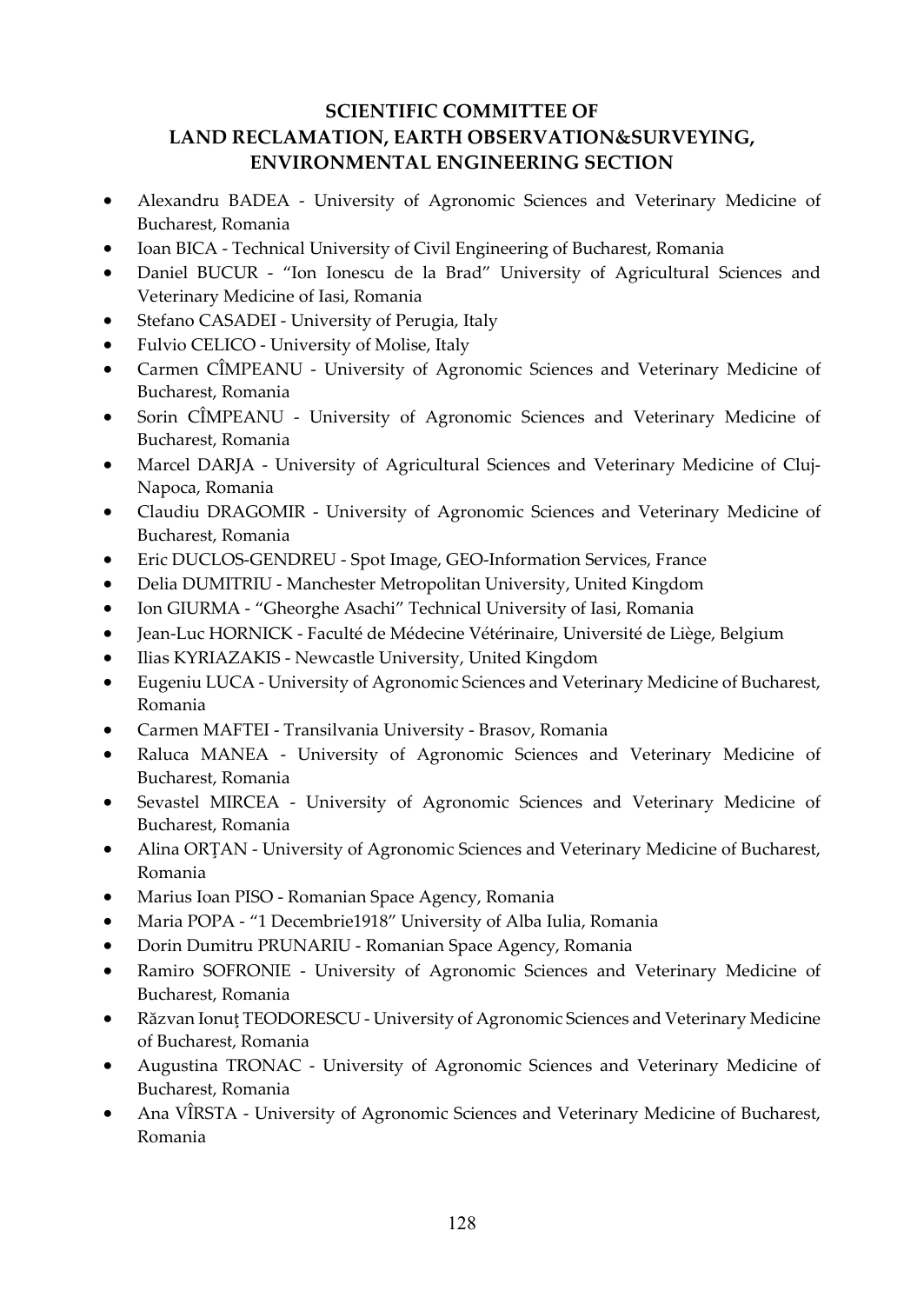#### **LAND RECLAMATION, EARTH OBSERVATION&SURVEYING, ENVIRONMENTAL ENGINEERING SECTION**

#### **ORGANIZING COMMITTEE**

- Ana VÎRSTA
- Mirela Alina SANDU
- Andreea OLTEANU
- Victor ILIESCU
- Raluca MANEA
- Augustina TRONAC

**University of Agronomic Sciences and Veterinary Medicine of Bucharest Faculty of Land Reclamation and Environmental Engineering E-mail:** [agricultureforlife@usamv.ro](mailto:agricultureforlife@usamv.ro) **Web:** [http://agricultureforlife.usamv.ro](http://agricultureforlife.usamv.ro/) Phone: +40 788 014 935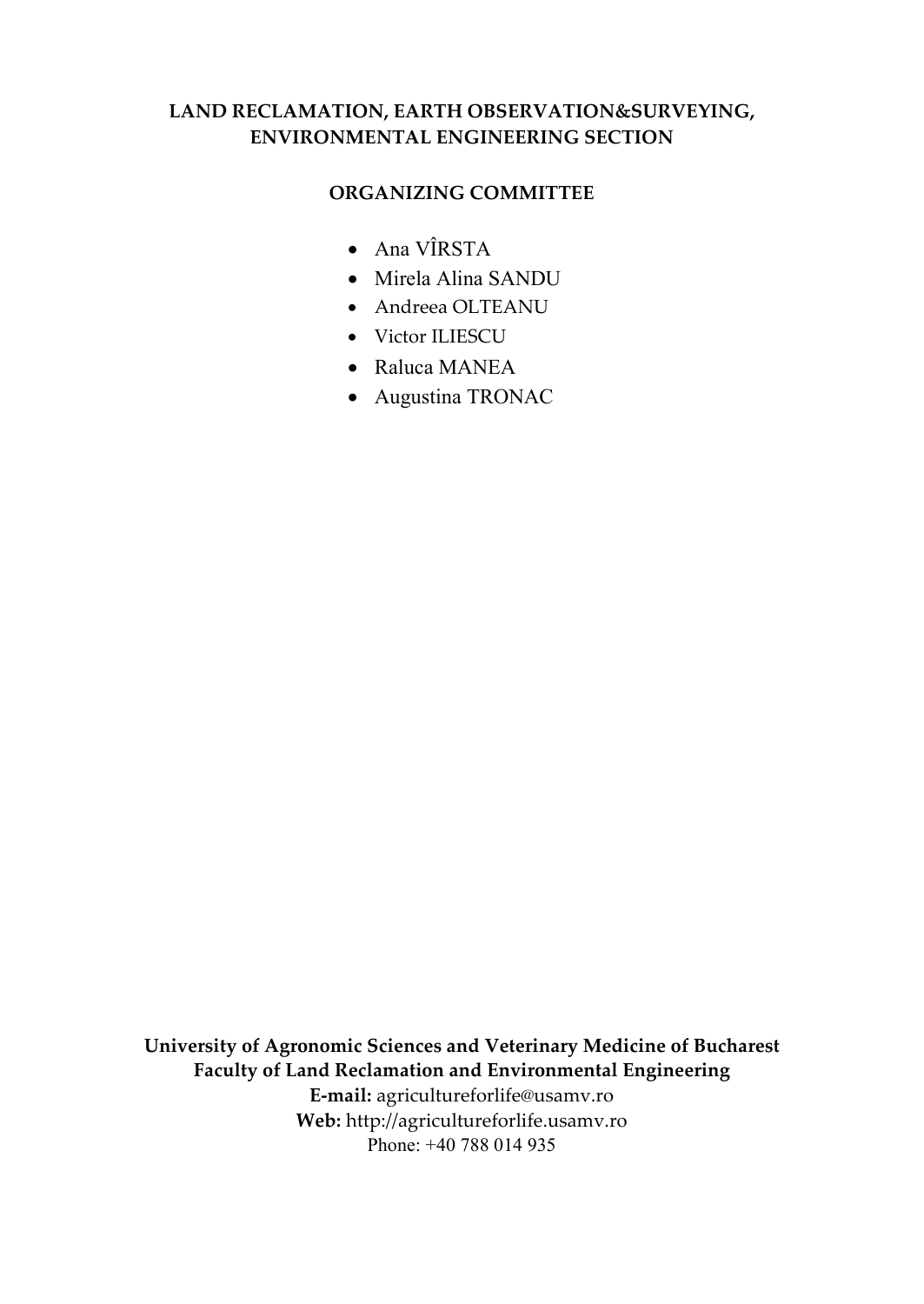#### **DETAILED PROGRAMME**

**Venue:** 

**Faculty of Land Reclamation and Environmental Engineering FIFIM Building, 2nd Floor, Central Hall**

*Section Chairman: Prof. PhD. Ana VÎRSTA Dean - Faculty of Land Reclamation and Environmental Engineering*

# **DAY 2 – FRIDAY, 3 JUNE 2022**

**09:00 – 09:15 Opening Speeches**

FIFIM Building, 2nd Floor, Amphitheatre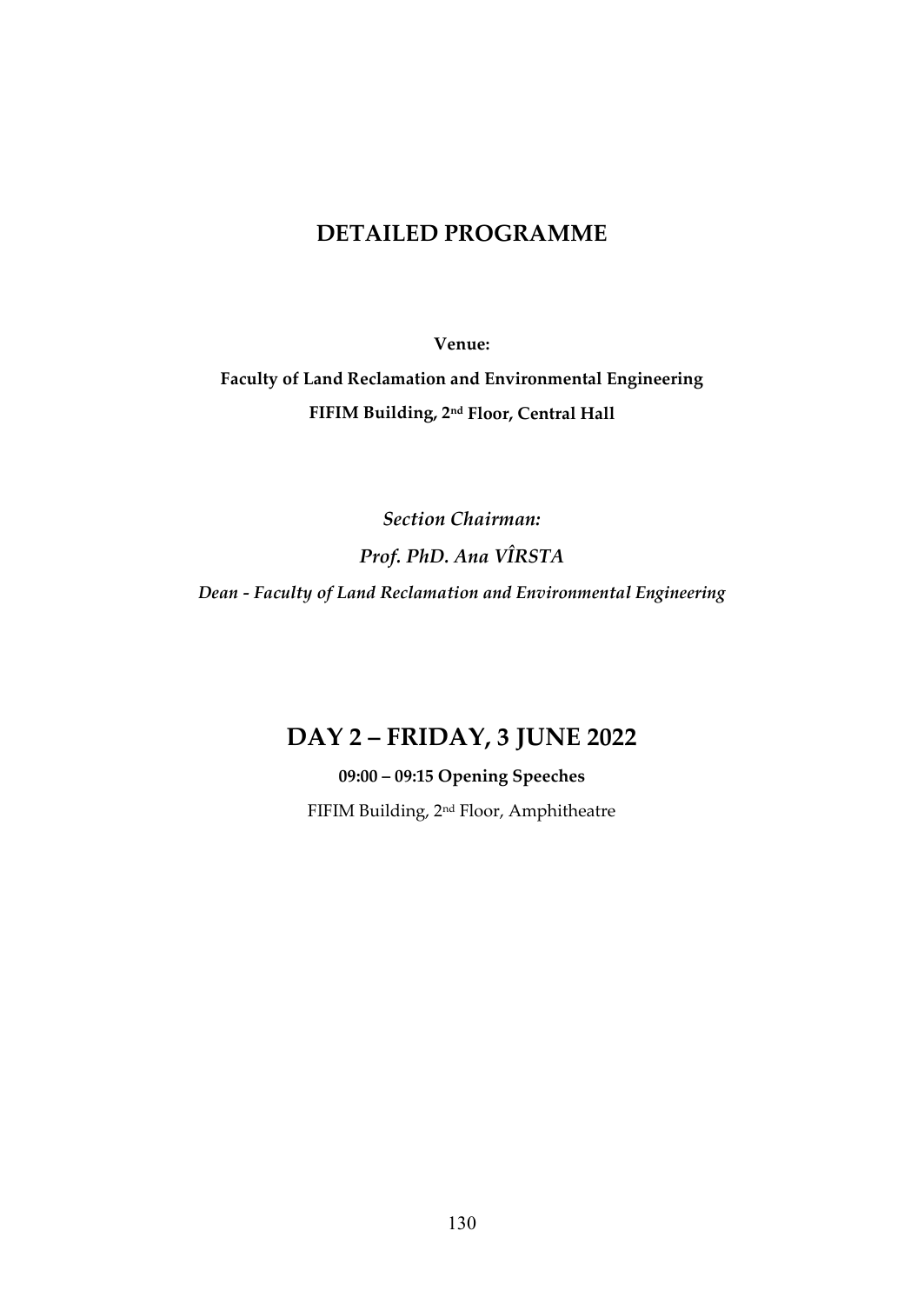# **SESSION 1: PAPER PRESENTATIONS**

**Time: 09:15 – 11:00** 

*FIFIM Building, 2nd Floor, Amphitheatre*

#### *Session Moderators: Prof. Lucian COPOLOVICI, Lecturer Anca MOSCOVICI*

| Nr.<br>crt.  | <b>Authors</b>                                                                                                                         | <b>Paper Title</b>                                                                                         |
|--------------|----------------------------------------------------------------------------------------------------------------------------------------|------------------------------------------------------------------------------------------------------------|
| $\mathbf{1}$ | <b>Flavia BORTES</b><br>Andreea LUPITU<br>Cristian MOISA<br>Dana COPOLOVICI<br>Virgiliu CIUTINA<br>Denisa PETELEU<br>Lucian COPOLOVICI | THE INFLUENCE OF ELEVATED CARBON<br>DIOXIDE ON RAPHANUS SATIVUS PLANTS                                     |
| 2            | Delia DIMITRIU, Raluca<br>NICOLAE, Ioana PUȘCAȘU<br>Ana-Maria BRĂILEANU                                                                | THE ROLE OF CIRCULAR ECONOMY IN<br>DECARBONIZING DANUBE DELTA                                              |
| 3            | Mihaela TIMOFTI<br>Adriana-Magdalena PIENARU                                                                                           | THE CURRENT STATE OF WATER IN<br><b>CIRCULAR ECONOMY IN ROMANIA</b>                                        |
| 4            | Cristinel CONSTANDACHE<br>Ciprian TUDOR<br>Laurentiu POPOVICI<br>Lucian-Constantin DINCĂ                                               | ECOLOGICAL RECONSTRUCTION OF THE<br>STANDS AFFECTED BY DROUGHT FROM<br><b>MEADOWS OF INLAND RIVERS</b>     |
| 5            | Constanța MIHAI<br>Bogdan ERGHELEGIU<br>Cosmin Constantin NITU<br>Cristina-Elena MIHALACHE                                             | MONITORING THE PHYSICOCHEMICAL<br>PARAMETERS OF WATER QUALITY FROM<br>LAKE HERĂSTRĂU BUCHAREST - 2015-2020 |
| 6            | Gabriela DAMIAN DORIN<br>Claudiu PRICOP<br>Florian STĂTESCU<br>11:00 - 11:30 Coffee break                                              | THE STUDY OF HYDROLOGICAL REGIME<br>MODELING USING HEC-RAS MODEL, CASE<br>STUDY RIVER BASIN BAHLUEȚ        |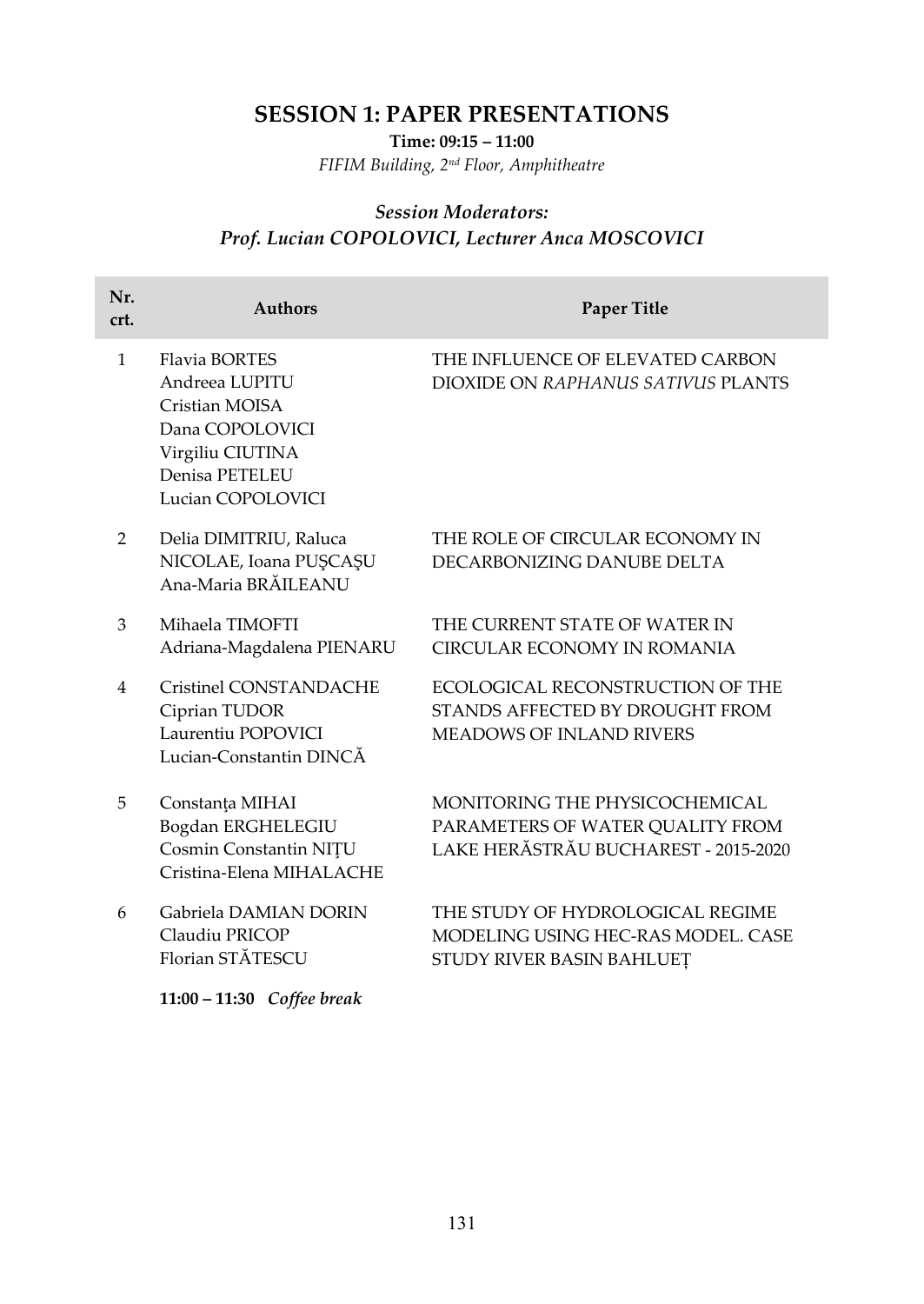# **SESSION 2: PAPER PRESENTATIONS**

**Time: 11:30 – 13:30** 

*FIFIM Building, 2nd Floor, Amphitheatre*

#### *Session Moderators:*

# *Prof. Raluca MANEA, Research Assistant Ira-Adeline Simionov*

| Nr.<br>crt.    | <b>Authors</b>                                                                                                          | <b>Paper Title</b>                                                                                                                                                      |
|----------------|-------------------------------------------------------------------------------------------------------------------------|-------------------------------------------------------------------------------------------------------------------------------------------------------------------------|
| $\mathbf{1}$   | Lucian COPOLOVICI<br>Andreea LUPITU<br>Cristian MOISA<br>Dana COPOLOVICI                                                | THE INFLUENCE OF ELEVATED CARBON<br>DIOXIDE ON PLANTS DROUGHT TOLERANCE                                                                                                 |
| $\overline{2}$ | Elena MIHĂILĂ, Dorina<br>DRĂGAN, Cristiana MARCU<br>Cornel COSTĂCHESCU, Florin<br>DĂNESCU, Florin Dorian<br>COJOACĂ     | <b>ELABORATION THE SUBSTANTIATING STUDIES</b><br>FOR THE NECESSITY OF FOREST SHELTERBELTS<br>TO PROTECT THE FIELD, PREMISE FOR<br>OBTAINING FUNDS FOR THEIR REALIZATION |
| 3              | Adriana PIENARU<br>Dan RĂDULESCU                                                                                        | OPPORTUNITIES TO APPLY NATURE-BASED<br>SOLUTIONS IN ROMANIA IN THE CONTEXT OF<br>EUROPEAN AGRICULTURE COMMON POLICIES                                                   |
| 4              | Lucia DOBRE<br>Dorina MOCUȚA                                                                                            | THE RISKS OF LAND FRAGMENTATION OVER<br>THE QUALITY OF LIFE IN RURAL AREAS IN<br><b>ROMANIA</b>                                                                         |
| 5              | Ştefan Florin BALAN<br>Bogdan Felix APOSTOL<br>Alexandru <b>TIGĂNESCU</b>                                               | THE IMPACT OF TURNKEY SEISMIC<br>MONITORING NETWORK IN BUCHAREST                                                                                                        |
| 6              | Elena MIHĂILĂ<br>Elena TĂULESCU<br>Adrian TUDORA<br>Mihăiță BÎTCĂ                                                       | REASONS FOR MAINTAINING AND/OR<br><b>INTRODUCING TREES ON GRASSLANDS</b>                                                                                                |
| 7              | Adriana-Magdalena PIENARU<br>Adela-Constanța VLADĂȘEL                                                                   | ASSESSING THE OPPORTUNITIES OF<br>DELIVERING SUSTAINABLE DRAINAGE SYSTEMS<br><b>IN ROMANIA</b>                                                                          |
| 8              | Iulia DANA NEGULA<br>Cristian MOISE<br>Andi Mihai LAZÁR<br>Cristina Elena MIHALACHE<br>Florina DEDIU<br>Alexandru BADEA | PILOT MONITORING SERVICE FOR CULTURAL<br>HERITAGE BASED ON SATELLITE DATA AND<br><b>PRODUCTS</b>                                                                        |
|                | $13:30 - 14:30$ Lunch                                                                                                   |                                                                                                                                                                         |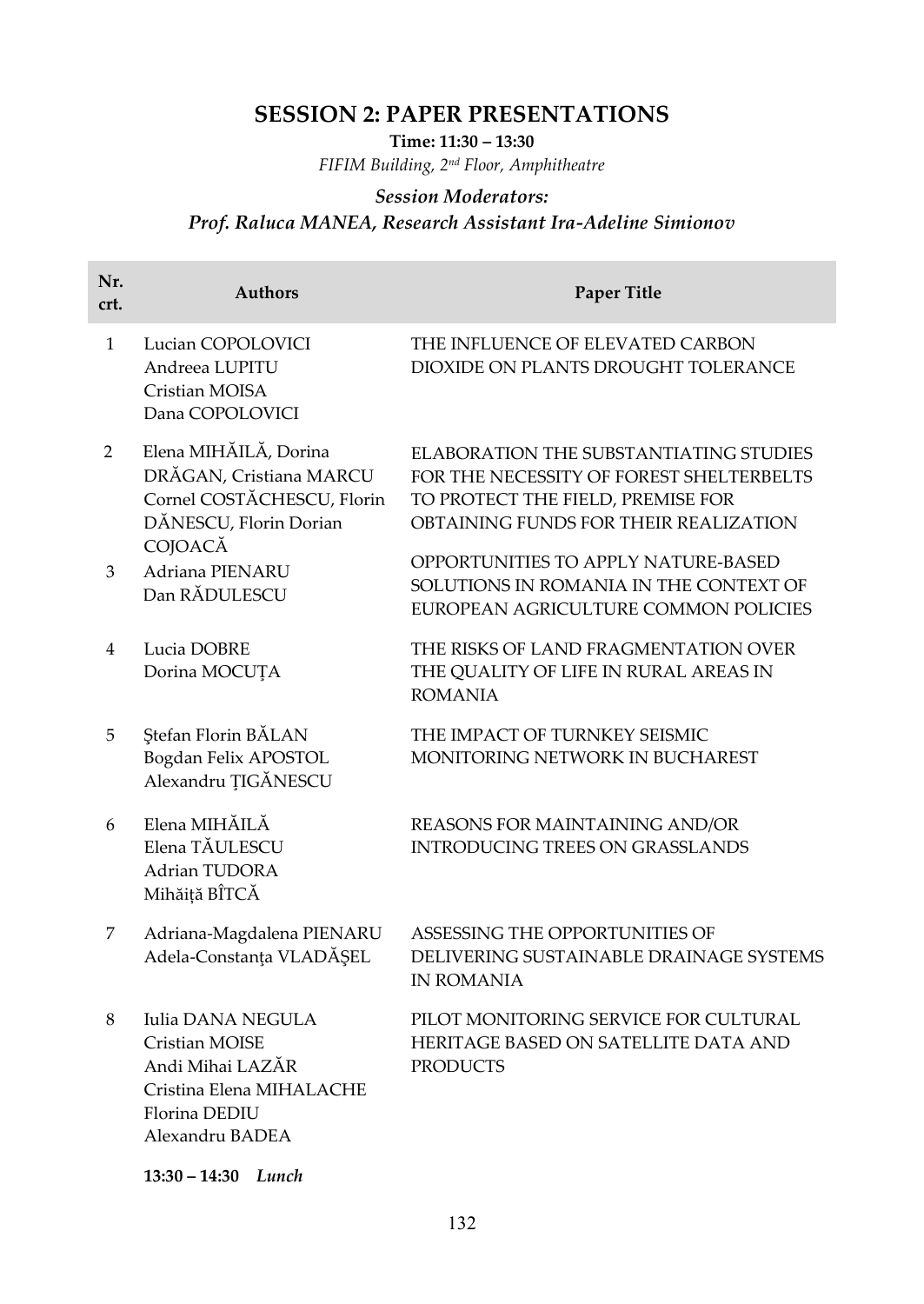## **SESSION 3: PAPER & POSTER PRESENTATIONS**

**Time: 14:30 – 16:00**

*FIFIM Building, 2nd Floor, Amphitheatre*

#### *Session Moderators: Prof. Lucian COPOLOVICI, Lecturer Anca MOSCOVICI*

| Nr.<br>crt.   | <b>Authors</b>                                                      | <b>Paper Title</b>                                                                                                                                      |
|---------------|---------------------------------------------------------------------|---------------------------------------------------------------------------------------------------------------------------------------------------------|
| $\mathbf{1}$  | Constanța MIHAI<br>Mihai FRÎNCU<br>Corina DUMITRACHE                | ISOLATION AND CHARACTERIZATION OF NEW<br>YEASTS STRAINS FROM BARLEY SAMPLES                                                                             |
| $\mathcal{P}$ | Cosmin NIȚU                                                         | <b>P-ADIC NUMBERS AND APPLICATIONS</b>                                                                                                                  |
| 3             | Eugen POPESCU<br><b>Florin NENCIU</b><br>Valentin Nicolae<br>VLĂDUT | A NEW STRATEGIC APPROACH USED FOR THE<br>REGENERATION OF SOIL FERTILITY, IN ORDER TO<br><b>IMPROVE THE PRODUCTIVITY IN ECOLOGICAL</b><br><b>SYSTEMS</b> |
| 4             | Florina VOICU<br>George Emanuel<br><b>VOICU</b>                     | THE TOURISM DEVELOPMENT OF THE SUREANU<br>MASSIF BY VALORISATION OF THE NATURAL<br><b>POTENTIAL</b>                                                     |
|               |                                                                     | <b>POSTER SESSION</b>                                                                                                                                   |
|               | $16:00 - 16:30$                                                     | Coffee break                                                                                                                                            |
|               | 16:30-17:00                                                         | <b>Conference Awards Conclusions and Closing session</b>                                                                                                |

# **POSTER SESSION**

| No | <b>Authors</b>                                                                                                 | <b>Paper Title</b>                                                                                                      |
|----|----------------------------------------------------------------------------------------------------------------|-------------------------------------------------------------------------------------------------------------------------|
|    | Adrian PICA, Florin BOJA,<br>Ciprian FORA, Mihaela MOATAR,<br>Nicu BOJA                                        | ADVANTAGES OF USING GNSS<br>TECHNOLOGY AND QGIS SOFTWARE IN<br><b>INVENTORY STANDS EXPLOITERS</b>                       |
| 2. | Adrian ROSU, Maxim ARSENI,<br>Bogdan ROȘU, Ștefan-Mihai PETREA,<br>Cătălina ITICESCU,<br>Lucian-Puiu GEORGESCU | STUDY OF THE INFLUENCE OF MANNING<br>PARAMETER VARIATION FOR<br><b>WATERFLOW SIMULATION IN DANUBE</b><br>DELTA, ROMANIA |
| 3. | Ahmed AL-RUBAYE,<br>Anton CHIRICA, Ioan BOTI                                                                   | 3D FINITE ELEMENT ANALYSIS MODEL TO<br>ACCESS THE SETTLEMENT OF SOFT SOIL<br>TREATED WITH NANO-Mgo                      |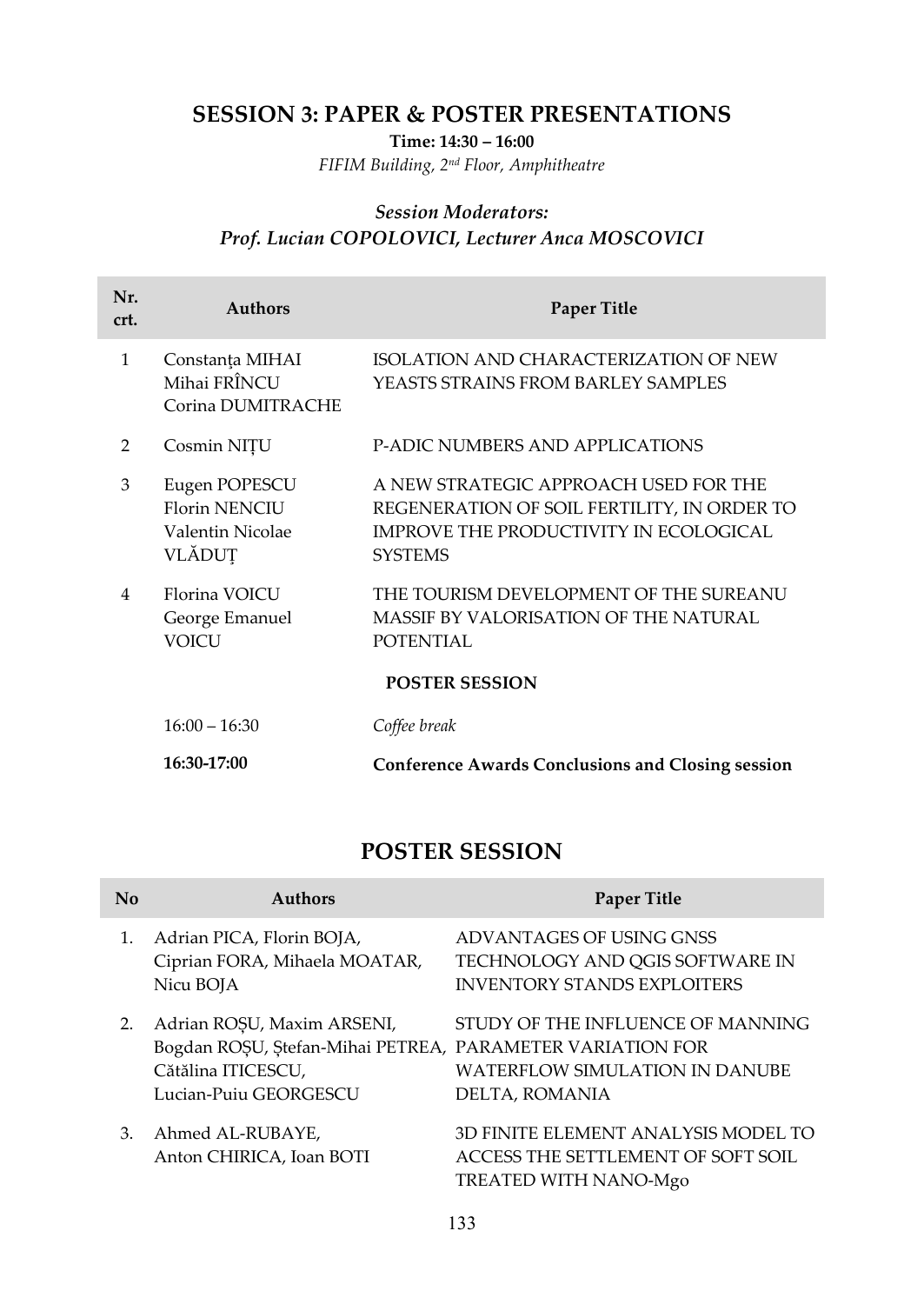| No  | <b>Authors</b>                                                                                                                                                   | <b>Paper Title</b>                                                                                                                                        |
|-----|------------------------------------------------------------------------------------------------------------------------------------------------------------------|-----------------------------------------------------------------------------------------------------------------------------------------------------------|
| 4.  | Ahmed AL-RUBAYE,<br>Anton CHIRICA,<br>Ioan BOTI                                                                                                                  | A REVIEW OF IMPROVEMENT<br><b>GEOTECHNICAL CHARACTERISTICS BY</b><br><b>NANO ADDIVITIES</b>                                                               |
| 5.  | Aleksandr YASHIN,<br>Yrii POLYVYANII,<br>Julia KULIKOVA,<br>Kirill BAXMETIEV                                                                                     | THEORETICAL RESULTS BY DETERMINING<br>THE POWER OF THE DRIVEVIBRO-OIL<br><b>PRODUCER</b>                                                                  |
| 6.  | Alina ANTACHE,<br>Valentina CALMUC,<br>Stefan-Mihai PETREA,<br>Ira-Adeline SIMIONOV,<br>Madalina CALMUC,<br>Aurelia NICA,<br>Dragos CRISTEA,<br>Mihaela NECULITA | THE INFLUENCE OF PHARMACEUTICAL<br>RESIDUES FROM SURFACE WATERS ON<br><b>FISH OXIDATIVE STRESS: A REVIEW</b>                                              |
| 7.  | Ana Bianca PAVEL,<br>Selma MENABIT,<br>Naliana LUPAȘCU,<br>Sylvain KREUTER                                                                                       | ROLE OF ENVIRONMENTAL PARAMETERS<br>IN THE DISTRIBUTION OF MEIOBENTHIC<br>FAUNA (OSTRACODA AND<br>FORAMINIFERA) IN THE ROMANIAN<br><b>BLACK SEA SHELF</b> |
| 8.  | Andreea Ioana LUPITU,<br>Cristian MOISA,<br>Dana Maria COPOLOVICI,<br>Lucian COPOLOVICI                                                                          | EXTREME TEMPERATURES RESPONSES OF<br>OCIMUM BASILICUM L. PLANTS                                                                                           |
| 9.  | Andreea TEPENEU,<br>Lucian COPOLOVICI,<br>Cristian MOISA,<br>Andreea LUPITU,<br>Dana COPOLOVICI                                                                  | A LONG TERM MONITORING OF VOLATILE<br>ORGANIC COMPOUNDS PARTICULATE<br>MATTER, CARBON DIOXIDE AND<br>FORMALDEHYDE IN A GENERAL SHOP                       |
| 10. | Bianca-Denisa CHEREJI,                                                                                                                                           | THE IMPACT OF SHEEP WASTE WOOL ON                                                                                                                         |

11. Bianca-Ștefania ZĂBAVĂ, Paula TUDOR, Gheorghe VOICU, Gabriel-Alexandru CONSTANTIN, Mirela-Nicoleta DINCĂ

Florentina-Daniela MUNTEANU

SEDIMENTATION RATE OF LIQUID-SOLID SUSPENSIONS, AS A PARAMETER OF WASTEWATER TREATMENT

THE ENVIRONMENT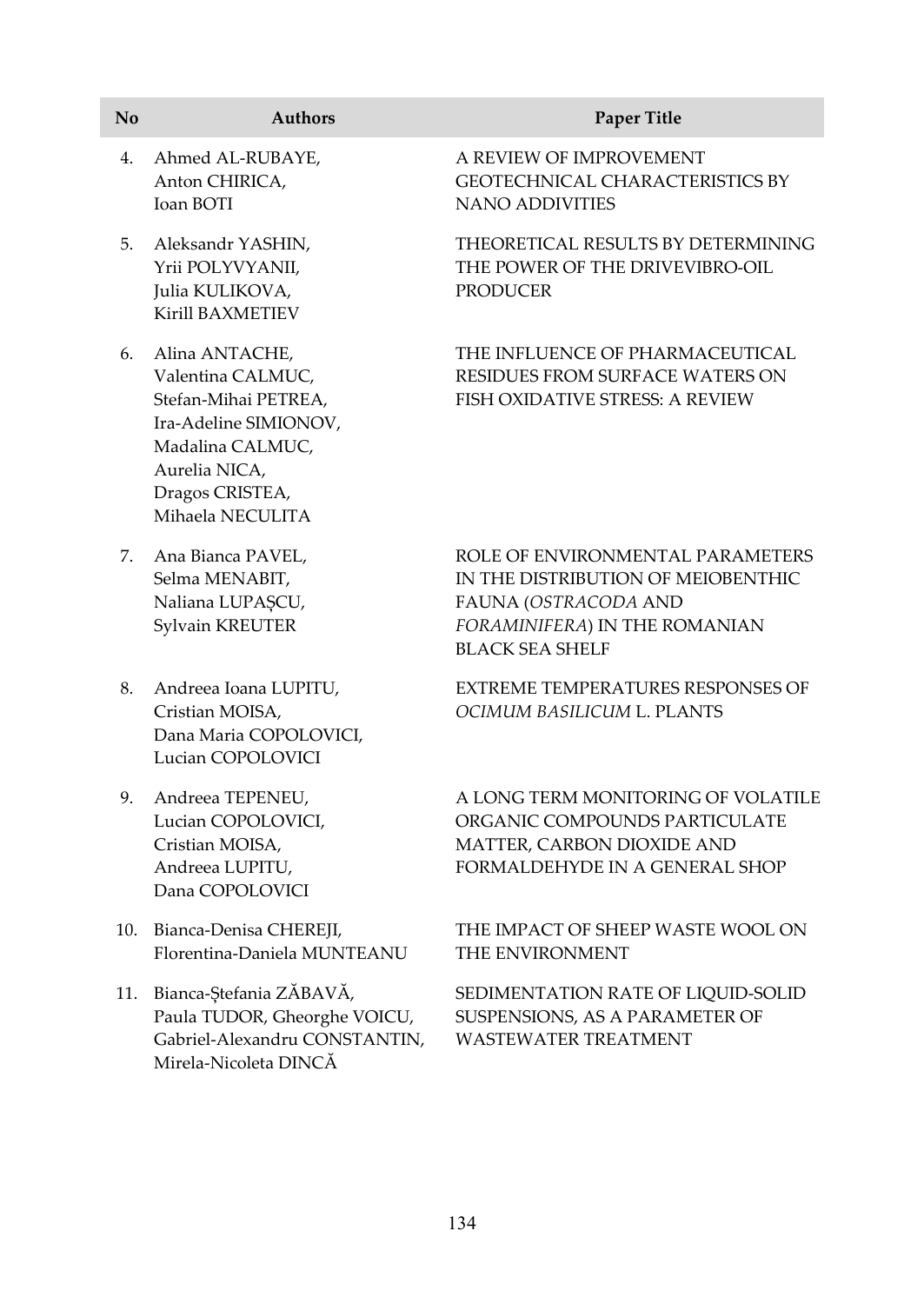| No  | <b>Authors</b>                                                                                                                             | <b>Paper Title</b>                                                                                                                |
|-----|--------------------------------------------------------------------------------------------------------------------------------------------|-----------------------------------------------------------------------------------------------------------------------------------|
| 12. | Bogdan ROȘU,<br>Adrian ROȘU,<br>Maxim ARSENI,<br>Ștefan-Mihai PETREA,<br>Cătălina ITICESCU,<br>Lucian-Puiu GEORGESCU                       | THE EFFECTS OF OPTIMIZING A<br>SIMULATED WASTEWATER TREATMENT<br>PLANT ON EFFLUENT QUALITY                                        |
|     | 13. Cătălin-Ionel CIONTU,<br>Ilie-Cosmin CÂNTAR,<br>Daniel-Ond TURCU,<br>Gheorghe Florian BORLEA                                           | THE VARIATION ON TYPES OF<br>MICROHABITATS ON TREES IN A<br>NATURAL FOREST - "IZVOARELE NEREI"<br>NATURAL RESERVE - CASE STUDY    |
|     | 14. Claudiu-Sorin DRAGOMIR,<br>Daniela DOBRE,<br>Iolanda-Gabriela CRAIFALEANU,<br><b>Emil-Sever GEORGESCU</b>                              | SUSTAINABLE SOLUTIONS IN BUILT<br><b>ENVIRONMENT SAFETY</b>                                                                       |
|     | 15. Constanta MIHAI,<br>Mihai FRINCU,<br>Corina DUMITRACHE                                                                                 | YEAST BIOMASS - A NUTRITIOUS AND<br>SUSTAINABLE SOURCE FOR FISH FEED -<br><b>REVIEW</b>                                           |
| 16. | Cornel Cristian TERESNEU                                                                                                                   | THE USE OF GEOGRAPHICAL<br><b>INFORMATION SYSTEMS FOR ISSUES OF</b><br>FOREST LAND RETROCESSIONS                                  |
|     | 17. Cosmin BRAGA,<br>Lucian DINCA,<br>Gheorghe SPARCHEZ,<br>Vlad CRISAN                                                                    | SEASONAL HETEROGENEITY OF SOIL<br>MICROCLIMATE IN FAGUS SYLVATICA<br>FOREST IN RELATION WITH STAND AGE                            |
| 18. | Daniela KOSTOVA-IVANOVA                                                                                                                    | <b>OVERVIEW OF THE BULGARIAN</b><br>NATIONAL ENERGY TRANSITION<br><b>TARGETSBY SECTORS</b>                                        |
|     | 19. Diana-Nicoleta MINZALA,<br>Ira-Adeline SIMIONOV,<br>Ștefan-Mihai PETREA,<br>Alina ANTACHE,<br>Victor CRISTEA,<br>Anca-Nicoleta SAVESCU | EVALUATION OF POTENTIALLY TOXIC<br>ELEMENTS IN BLACK SEA FISHERY<br><b>RESOURCES: A REVIEW</b>                                    |
|     | 20. Dragos DRACEA,<br>Augustina TRONAC,<br>Sebastian MUSTATA                                                                               | CONTINUOUS ADJUSTMENT WITHIN<br><b>WASTEWATER TREATMENT PLANTS</b><br>OPERATION TO MEET NATURAL<br>RECEPTORS DISCHARGE CONDITIONS |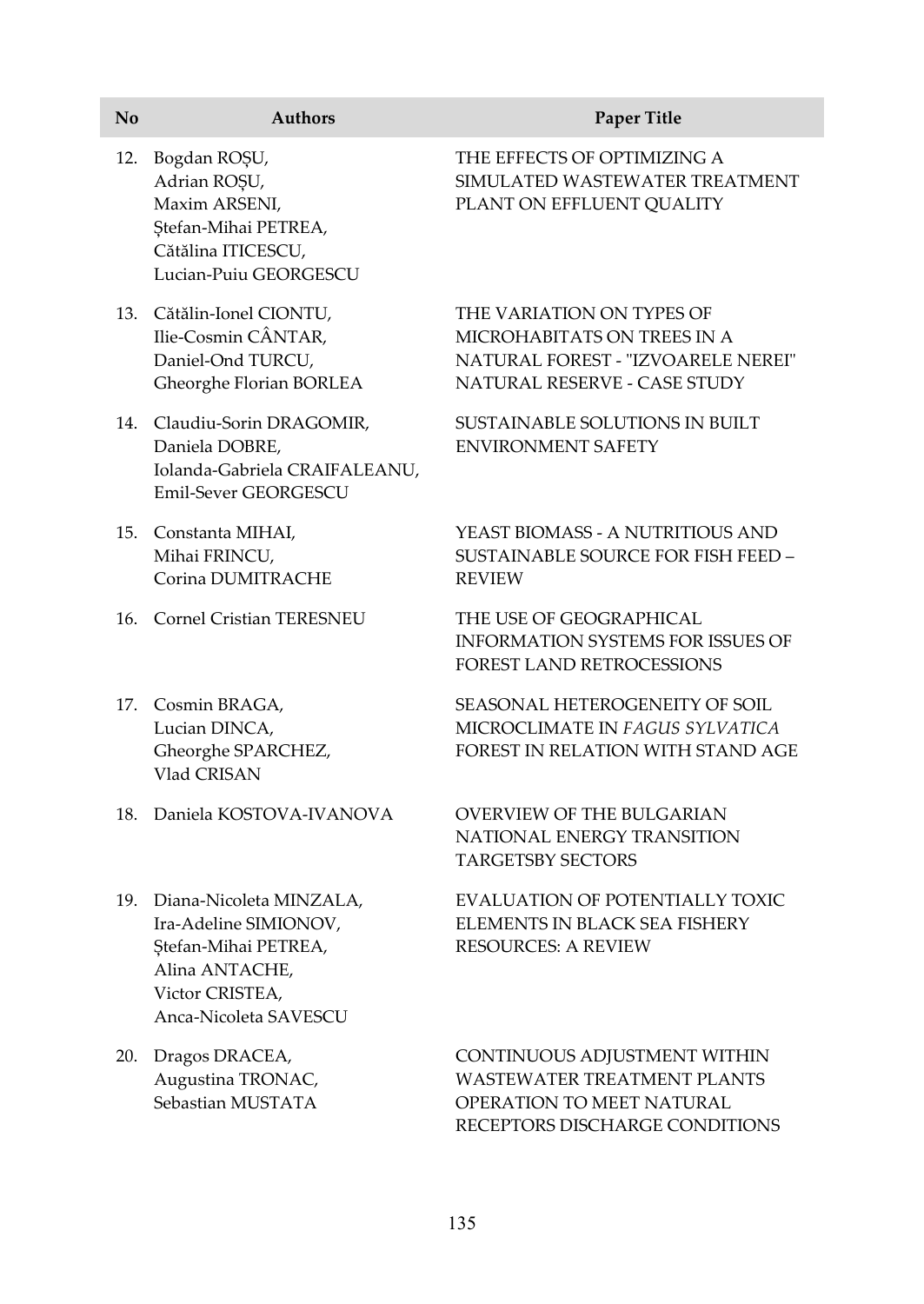| No  | <b>Authors</b>                                                                                                                                                       | <b>Paper Title</b>                                                                                                                    |
|-----|----------------------------------------------------------------------------------------------------------------------------------------------------------------------|---------------------------------------------------------------------------------------------------------------------------------------|
|     | 21. Gabi-Mirela MATEI,<br>Sorin MATEI,<br>Monica DUMITRAȘCU                                                                                                          | MICROBIAL DIVERSITY IN SOILS FROM<br>HIGH NATURAL VALUE AGRICULTURAL<br>SYSTEMS WITH PASTURES AND NATURAL<br>MEADOW IN SUCEAVA COUNTY |
|     | 22. Gabriela BIALI,<br>Paula COJOCARU                                                                                                                                | GIS HYDROLOGICAL MODELING IN AN<br>AGRICULTURAL RIVER BASIN WITH HIGH<br>POTENTIAL FOR WATER EROSION                                  |
|     | 23. Gabriela DAMIAN (DORIN),<br>Claudiu PRICOP,<br>Florian STĂTESCU                                                                                                  | THE STUDY OF HYDROLOGICAL REGIME<br>MODELING USING HEC-RAS MODEL. CASE<br>STUDY RIVER BASIN BAHLUEȚ                                   |
|     | 24. Gabriela MILIAN,<br>Sorin-Stefan BIRIŞ,<br>George IPATE,<br>Valentin Nicolae VLĂDUȚ,<br>Mihai MATACHE,<br>Cătălin PERSU                                          | RESEARCH ON THE EFFICIENCY OF NIGHT<br>HERBICIDE IN SMART FARMS IN<br><b>ROMANIA</b>                                                  |
|     | 25. Ira-Adeline SIMIONOV,<br>Mădălina CĂLMUC,<br>Alina ANTACHE,<br>Valentina CĂLMUC,<br>Ștefan-Mihai PETREA,<br>Aurelia NICA,<br>Victor CRISTEA,<br>Mihaela NECULIȚĂ | THE USE OF PECTINATELLA MAGNIFICA AS<br><b>BIOINDICATOR FOR HEAVY METALS</b><br>POLLUTION IN DANUBE DELTA                             |
| 26. | Iulian NICHERSU,<br>Costel NEGREI,<br>Edward BRATFANOF,<br>Dragos BALAICAN                                                                                           | LOCAL BASED SOLUTIONS EDAPHIC-<br><b>BLOOM DANUBE</b>                                                                                 |
|     | 27. Iulian NICHERSU,<br>Delia DIMITRIU,<br>Iuliana NICHERSU,<br>Dragos BALAICAN                                                                                      | A ROADMAP FOR SUSTAINABLE<br>ENVIRONMENT OF DANUBE DELTA – 3D<br><b>INITIATIVE</b>                                                    |
|     | 28. Kuchmaz KUCHMAZOV,<br>Igor KARASEV,<br>Babken MELOYAN,<br>Navruz NAVRUZOV,<br>Maxim KIRIN                                                                        | <b>COMBINE HEADER ACTIVE SIDE DIVIDER</b>                                                                                             |

29. Lucian DINCĂ FIELD ELM (*ULMUS MINOR* MILL.) STANDS THE MOLDAVIAN PLAIN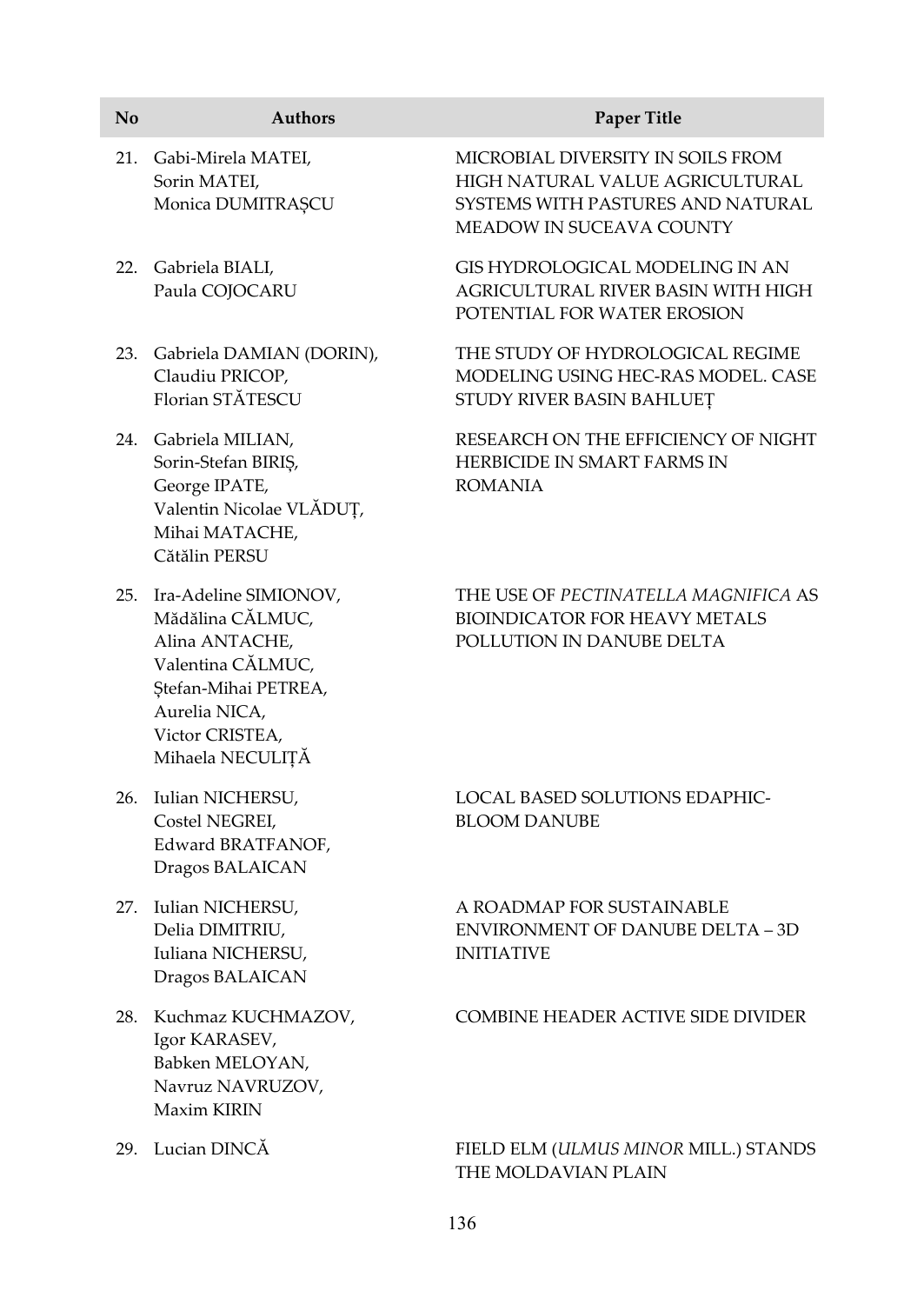| N <sub>0</sub> | <b>Authors</b>                                                                                                                                                                   | Paper Title                                                                                                                                                               |
|----------------|----------------------------------------------------------------------------------------------------------------------------------------------------------------------------------|---------------------------------------------------------------------------------------------------------------------------------------------------------------------------|
| 30.            | Madalina CALMUC,<br>Valentina CALMUC,<br>Maxim ARSENI,<br>Ira-Adeline SIMIONOV,<br>Alina ANTACHE,<br>Constantin APETREI,<br>Puiu-Lucian GEORGESCU,<br>Catalina ITICESCU          | <b>IDENTIFICATION AND</b><br><b>CHARACTERIZATION OF PLASTIC</b><br>PARTICLES FOUND IN THE LOWER<br><b>DANUBE RIVER</b>                                                    |
|                | 31. Marcel RUSCĂ,<br>Levente DIMEN,<br>Liviu MĂRCUȚĂ                                                                                                                             | ENVIRONMENTAL POLLUTION DUE TO<br>ROAD VEHICLES, ALTERNATIVE<br>SOLUTIONS (ELECTRIC VEHICLES,<br>HYBRIDS, BICYCLES) SUSTAINABILITY OF<br><b>CROWDED CENTERS OF CITIES</b> |
| 32.            | Maria POPA, Ioana GLEVITZKY,<br>Gabriela-Alina DUMITREL,<br>Dorin POPA, Ana VIRSTA,<br>Mirel GLEVITZKY                                                                           | <b>QUALITATIVE ANALYSIS AND</b><br>STATISTICAL MODELS BETWEEN SPRING<br>WATER QUALITY INDICATORS IN ALBA<br>COUNTY, ROMANIA                                               |
|                | 33. Marta Ioana MOLDOVEANU,<br>Daniela Lucia MANEA,<br>Elena JUMATE, Radu FECHETE,<br>Maria Loredana ȚINȚIȘAN,<br><b>Adrian Cristian SIOMIN</b>                                  | STUDY ON THE OPTIMIZATION OF<br>CONCRETE SCREEDS IN ZOOTECHNICAL<br><b>FARMS</b>                                                                                          |
|                | 34. Maxim ARSENI,<br>Adrian ROŞU,<br>Ștefan Mihai PETREA,<br>Mădălina CĂLMUC,<br>Bogdan ROŞU,<br>Daniel-Eduard CONSTANTIN,<br>Cătălina ITICESCU,<br>Lucian P. GEORGESCU -        | THE POSITIVE EFFECTS OF CHANNELS<br>RESTORATION IN THE DANUBE DELTA<br><b>BIOSPHERE RESERVE</b>                                                                           |
|                | 35. Nicoleta Olimpia VRÎNCEANU,<br>Dumitru Marian MOTELICĂ,<br>Mihaela COSTEA,<br>Bogdan OPREA,<br>Georgiana PLOPEANU,<br>Vera CARABULEA,<br>Veronica TĂNASE,<br>Mihaela PREDA - | CADMIUM ACCUMULATION IN SOME<br><b>LEAFY VEGETABLES FROM PRIVATE</b><br>GARDENS IN COPȘA MICĂ                                                                             |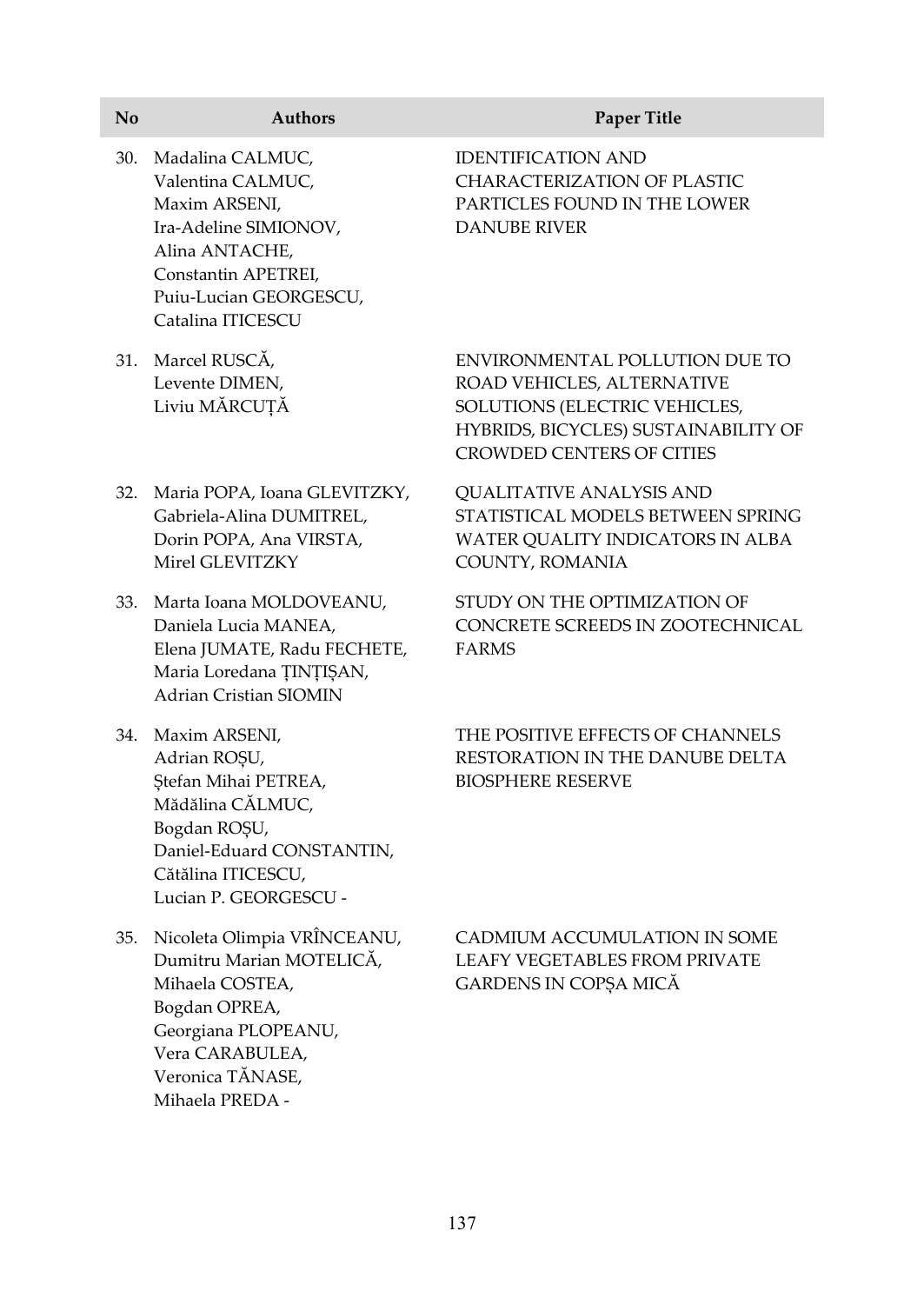| N <sub>o</sub> | <b>Authors</b>                                                                                                                   | Paper Title                                                                                                                                                             |
|----------------|----------------------------------------------------------------------------------------------------------------------------------|-------------------------------------------------------------------------------------------------------------------------------------------------------------------------|
| 36.            | Oleksandr CHUMACHENKO,<br>Ivan OPENKO,<br>Yevheniia KRYVOVIAZ,<br>Oleksiy ZHUK                                                   | MODELING OF INDICATORS OF<br>ECONOMIC EFFICIENCY OF SECTORAL<br><b>LAND USE</b>                                                                                         |
| 37.            | Oleksandr MYTSYK,<br>Mykola KHARYTONOV,<br>Natalia HONCHAR,<br>Oleksandr HAVRYUSHENKO,<br>Mykhailo BABENKO,<br>Svitlana LEMISHKO | ESTIMATION OF THE OPTIMAL THICKNESS<br>OF THE SOIL MASS BULK LAYER IN THE<br><b>LAND RECLAMATION PROFILES</b>                                                           |
|                | 38. Ovidiu Marcel SÎRBU,<br>Clara-Beatrice VÎLCEANU,<br>Anca Maria MOSCOVICI,<br>Sorin HERBAN                                    | OPEN-SOURCE GIS FOR TERRITORIAL<br>PLANNING - SOLAR MAP OF TIMIȘ<br>COUNTY, ROMANIA                                                                                     |
| 39.            | Paula COJOCARU,<br>Gabriela BIALI                                                                                                | TOXICITY OF COPPER ON THE SINAPIS<br>ALBA AND TRITICUM AESTIVUM PLANTS                                                                                                  |
|                | 40. Radu Cristian TOMA,<br>Camelia Filofteia DIGUȚĂ,<br>Oana Alina BOIU-SICUIA,<br>Mihai FRÎNCU,<br>Călina Petruța CORNEA        | DIGITAL APPLICATION FOR REMOTE<br>CONTROL OF BACTERIAL ENDOPHYTES<br><b>GROWTH IN BIOREACTOR VIA INTERNET</b><br>AS A DESIGN SOLUTION TO A VIRTUAL<br><b>LABORATORY</b> |
| 41.            | Radu OPREA                                                                                                                       | CONSEQUENCES OF FRAGMENTATION OF<br>AGRICULTURAL LAND ARRANGEMENT<br>WITH DRYING-DRAINAGE WORKS                                                                         |
|                | 42. Roxana-Gabriela POPA,<br>Emil-Cătălin ȘCHIOPU,<br>Irina-Ramona PECINGINĂ                                                     | MONITORING OF ENVIRONMENTAL<br>POLLUTION AS A RESULT OF THE<br><b>ACTIVITY OF REARING AND PRODUCTION</b><br><b>OF SWINE</b>                                             |
| 43.            | Sorin MATEI,<br>Gabi-Mirela MATEI, Elena Maria<br><b>DRĂGHICI</b>                                                                | BIOTRANSFORMATION OF EXPANDED<br>PERLITE IN ORGANIC-LIKE SUBSTRATE BY<br>CHEMOTROPHIC CONSORTIA                                                                         |
| 44.            | Sorin MATEI,<br>Gabi-Mirela MATEI,<br>Elena Maria DRĂGHICI                                                                       | THE ROLE OF BIOSYNTHESIS HUMIC-LIKE<br>PRECURSORS IN SOIL PROCESSES<br><b>DYNAMICS</b>                                                                                  |
|                |                                                                                                                                  |                                                                                                                                                                         |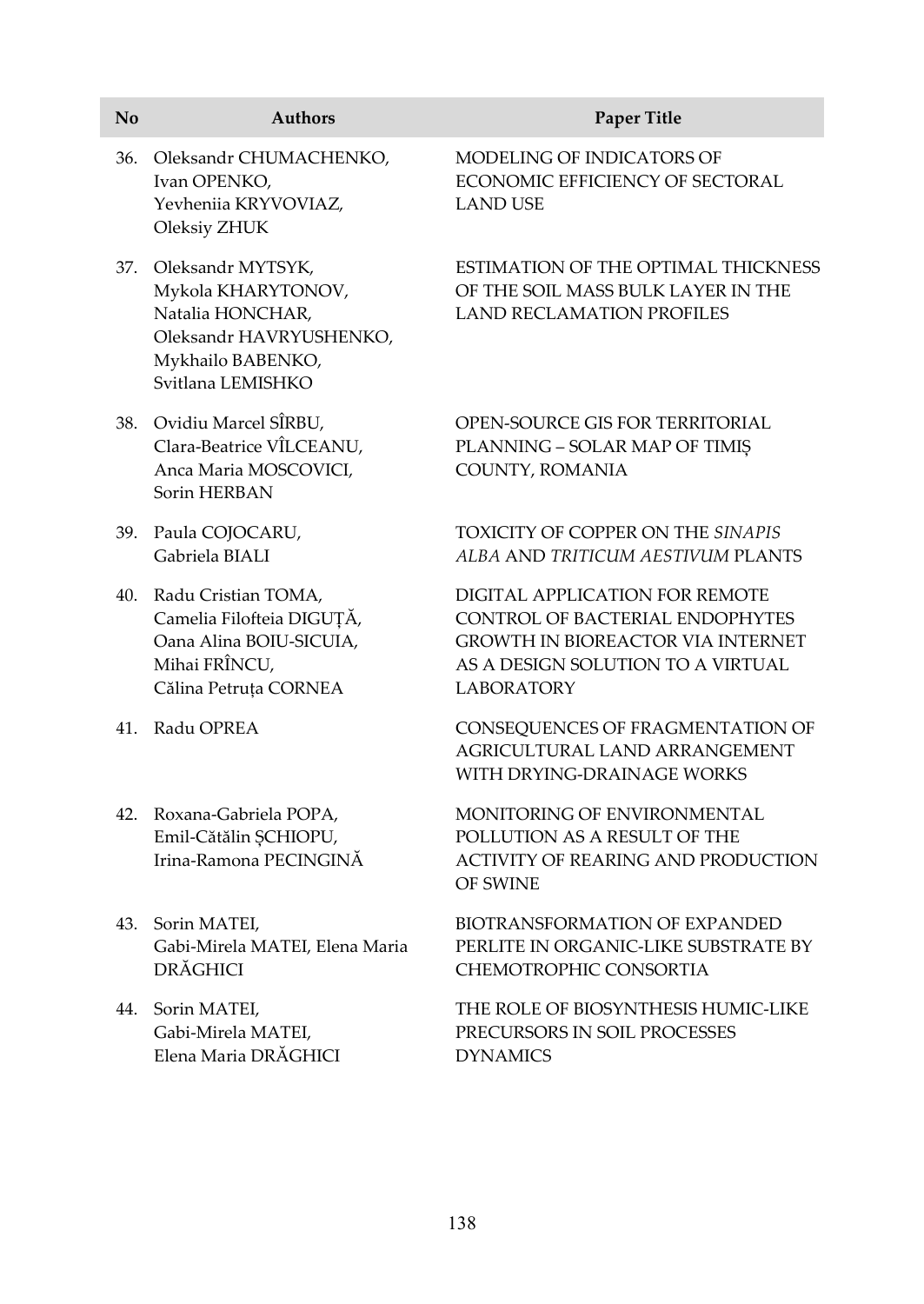| No  | <b>Authors</b>                                                                                                                                                                                       | Paper Title                                                                                                                                                          |
|-----|------------------------------------------------------------------------------------------------------------------------------------------------------------------------------------------------------|----------------------------------------------------------------------------------------------------------------------------------------------------------------------|
| 45. | Stefan-Mihai PETREA,<br>Alina ANTACHE,<br>Ira-Adeline SIMIONOV,<br>Aurelia NICA, Maxim ARSENI,<br>Costinela FORTEA,<br>Dragos Sebastian CRISTEA,<br>Mihaela NECULITA                                 | PHYTOREMEDIATION CAPACITY AND<br>PHOSPHORUS MASS BALANCE IN A BASIL-<br>STURGEONS AQUAPONICS INTEGRATED<br>RECIRCULATING SYSTEM                                      |
| 46. | Taras IEVSIUKOV,<br>Boris CHETVERIKOV,<br>Ivan OPENKO, Ivan KOVALCHUK,<br>Oleksandr SHEVCHENKO,<br>Yanina STEPCHUK,<br>Ruslan TYKHENKO,<br>Oleksandr MAKAROV                                         | TOPOGRAPHIC AND GEODETIC SUPPORT<br>FOR THE DEVELOPMENT OF THE GIS<br>REGISTER OF POLISH BURIALS CASE<br>STUDY ON BAIKOVE CEMETERY IN KYIV                           |
| 47. | Tiberiu Mihai KALMAR,<br>Marcel DÎRJA,<br>Adrian Traian Gh.M. RĂDULESCU,<br>Petru Daniel MĂRAN,<br>Virgil Mihai Gh.M. RĂDULESCU,<br>Corina M. RĂDULESCU,<br>Gheorghe M.T. RADULESCU                  | ANALYSIS OF THE EFFECT OF<br>DEFORESTATION ON LAND STABILITY BY<br>GEOMATIC METHODS, CASE STUDY<br>ANALYZED IN THE GEOSES PROJECT                                    |
| 48. | Tiberiu Mihai KALMAR,<br>Marcel DÎRJA,<br>Adrian Traian Gh.M. RĂDULESCU,<br>Petru Daniel MĂRAN,<br>Virgil Mihai Gh.M. RĂDULESCU,<br>Corina M. RĂDULESCU,<br>Gheorghe M.T. RĂDULESCU,<br>Mihai HERBEI | LANDSLIDE ANALYSIS USING GIS TOOLS,<br>CASE STUDY ANALYZED IN THE CROSS-<br><b>BORDER GeoSES PROJECT</b>                                                             |
| 49. | Violina ANGELOVA                                                                                                                                                                                     | HEAVY METAL ACCUMULATION AND<br>CHEMICAL COMPOSITION OF ESSENTIAL<br>OIL OF JUNIPERUS OXYCEDRUS L.<br>(CUPRESSACEAE) GROWN ON<br><b>SERPENTINE SOILS IN BULGARIA</b> |
| 50. | Violina ANGELOVA                                                                                                                                                                                     | BIOACCUMULATION AND DISTRIBUTION<br>OF HEAVY METALS, MACRO AND<br>MICROELEMENTS IN ODONTARRHENA<br>CHALCIDICA FROM BULGARIAN<br>SERPENTINE SOILS                     |